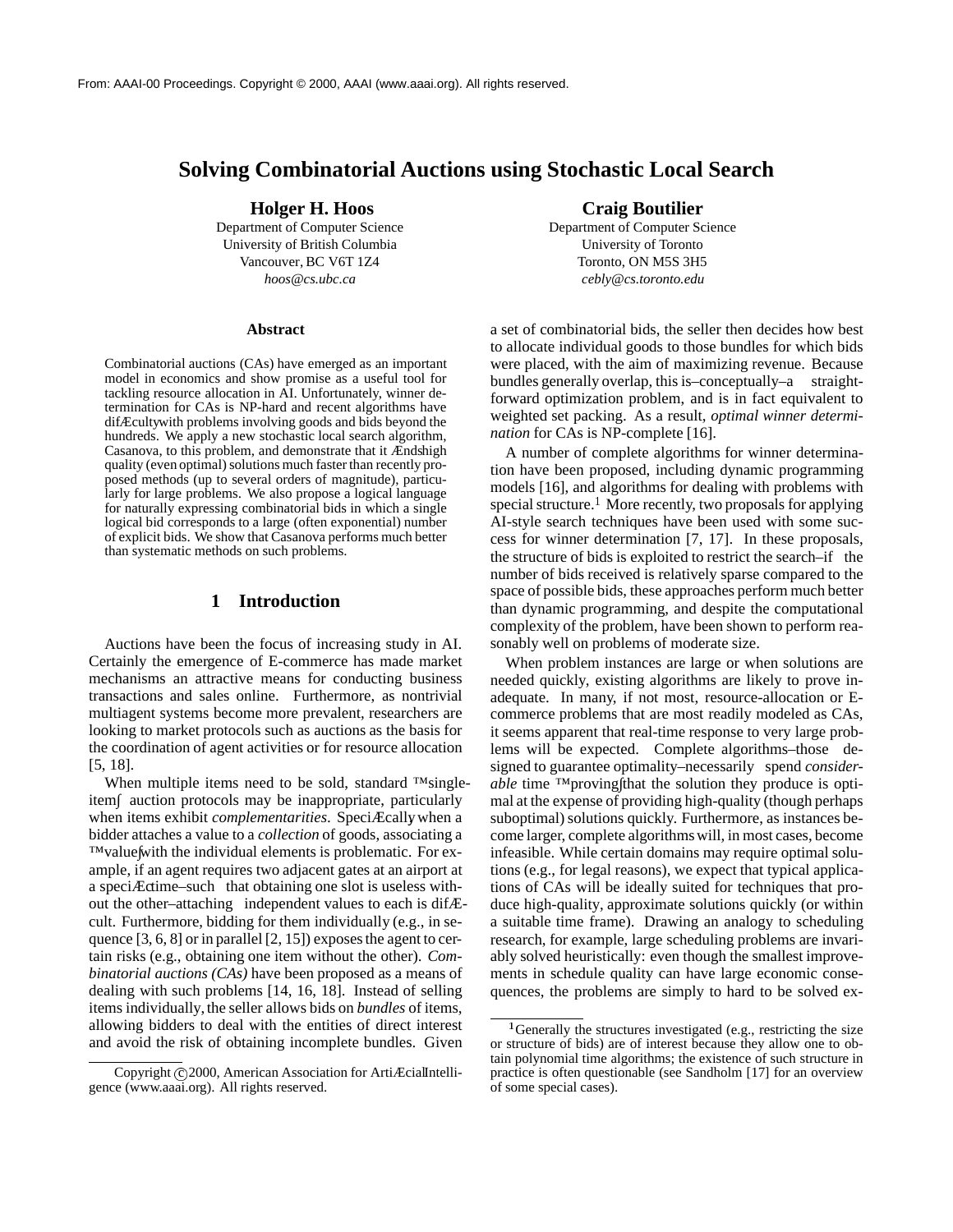actly. For the same reasons, heuristic and approximation techniques for large CAs must be viewed as critical.

For these reasons, in this paper we consider the use of incomplete methods for winner determination. SpeciÆcallywe develop the *CASLS framework* for studying the solution of combinatorial auctions using *stochastic local search (SLS)* techniques. SLS has been used in AI and operationsresearch for many decision and optimization problems with great success, and has generally proven more successful than systematic methods on a wide range of combinatorial problems. As we demonstrate in this paper, SLS can be applied with great success to the winner determination problem, Ændinghigh quality solutions much more quickly than systematic techniques and often Ændingoptimal solutions. We also show that our techniques can tackle problem instances of considerably larger size than existing systematic methods. The nature of SLS does not permit one to offer solution quality or performance guarantees.<sup>2</sup> Instead we adopt the empirical methodology proposed by Hoos [9] to evaluate the success of SLS.

We also consider the use of logical languages to specify *schematic bids*. The CA problem is traditionally formulated by supposing that each bid is a bundle of items together with a bid value. However, there are many circumstancesin which a bidder is indifferent between any of a number of different items or even different bundles of items. When such *substitutability* exists, requiring *explicit* bids imposes an undue burden on the bidder. To take one example, suppose a bidder wants any Æveof a collection of twenty items (e.g., Æve airport gate slots). The number of concrete bundles the user must bid on is over 15,000. By formulating the bid using a logical language such requirements can be expressed very concisely. We devise two languages for the logical speciÆcation of bids and examine the performance of SLS on bids so speciÆed.

# **2 Combinatorial Auctions**

## **2.1 Basic Model**

We suppose a seller has a set of goods  $G = \{g_1, \ldots g_{|G|}\}\$ to be auctioned. Potential buyers value different subsets or *bundles* of goods,  $b \subseteq G$ , and offer bids of the form  $\langle b, v \rangle$  where  $v$  is the amount the buyer is willing to pay for bundle  $b$ . Given a collection of bids  $B = \{ \langle b_i, v_i \rangle \}$ , the seller must Ændan allocation of goods to bids that maximizes revenue. We deÆne an *allocation* to be any  $A = \{ \langle b_i, v_i \rangle \} \subseteq B$  such that the bundles  $b_i$  making up A are disjoint. The *value* of an allocation  $v(A)$  is given by  $\sum \{v_i : \langle b_i, v_i \rangle \in A\}$ . An *optimal allocation* is any allocation A with maximal value (taken over the space of allocations). The *optimal winner determination* problem is that of Ændingan optimal allocation given a bid set  $B$ . We call any algorithm that constructs some allocation, not necessarily optimal, a winner determination algorithm.

Notice that complementarities are naturally taken care of in this type of auction by allowing bidders to bid on collections of goods. Substitutability can be dealt with easily as well by allowing each bidder one dummy good that is inserted into each of her bids. If a bidder wants only one of several subsets of goods, she can bid on each subset but add the dummy good so that only one bid can be accepted. Because of this, winner determination need not rely on the identities of buyers, but only on the bids themselves.

We can view allocations in a slightly different way. Given a bid set B, an *assignment* is any function  $f: G \to B$ , assigning goods to speciÆcbids. An assignment  $f$  induces an allocation  $A_f = \{ (b_i, v_i) : f^{-1}(\langle b_i, v_i \rangle) \supseteq b_i \}$ . Intuitively, given an assignment  $f$ , we consider allocated those bids that are ™satisÆedby f. UnsatisÆedbids (assigned less than their full complement of goods) are ignored. We can generally restrict our attention to assignments that only assign goods  $g \in b$  to a bid  $\langle b, v \rangle$  if we insert a dummy bid of value zero containing all goods.

The winner determination problem is equivalent to the weighted set packing problem [16] and as such is NPcomplete. Algorithms for weighted set packing and related combinatorial problems can be used for winner determinations. Dynamic programming has been proposed for winner determination [16] but requires that the space of possible bids be enumerated, and thus is impractical for problems with a large number of goods (its complexity is independent of the number of actual bids). Search techniques have recently been proposed that exploit the fact that one need really only consider combinations of *actual bids*: if the set of actual bids is relatively sparse, such methods can work quite well.

The CASS algorithm developed by Fujishima, Leyton-Brown and Shoham [7] is good example of the effectiveness of search techniques. CASS uses a depth-Ærstsearch to Ændoptimal allocations; but clever structuring of the search space, preprocessing, heuristic ordering methods and pruning techniques allow the search to Ændoptimal allocations rather effectively. Not surprisingly, CASS exhibits reasonable anytime performance as well, providing good allocations prior to Ændingoptimal allocations. Sandholm [17] has also explored the use of search, developing an A\* formulation of the problem with good heuristics and pruning/preprocessing techniques. In both works, suitably structured search has proven to be quite computationally effective.

A number of approximation algorithms for weighted set packing have been developed in the literature, some based on local search. However, the emphasis in much of this work is on developing search strategies–or , more accurately, *local improvement strategies* for suboptimal solutions–that have provable quality guarantees rather than good practical applicability.<sup>3</sup> See [1, 4] for examples of such results. More practical stochastic search techniques such as tabu search and simulated annealing have been applied to related problems, but apparently not directly to weighted set packing.

 $2$ Indeed, as shown in [17], optimal winner determination is not even approximable in polytime.

 $3$ SpeciÆcally none of the work cited here on approximation algorithms provides any empirical study of the actual approximation quality obtained in practice, only worst-case quality bounds.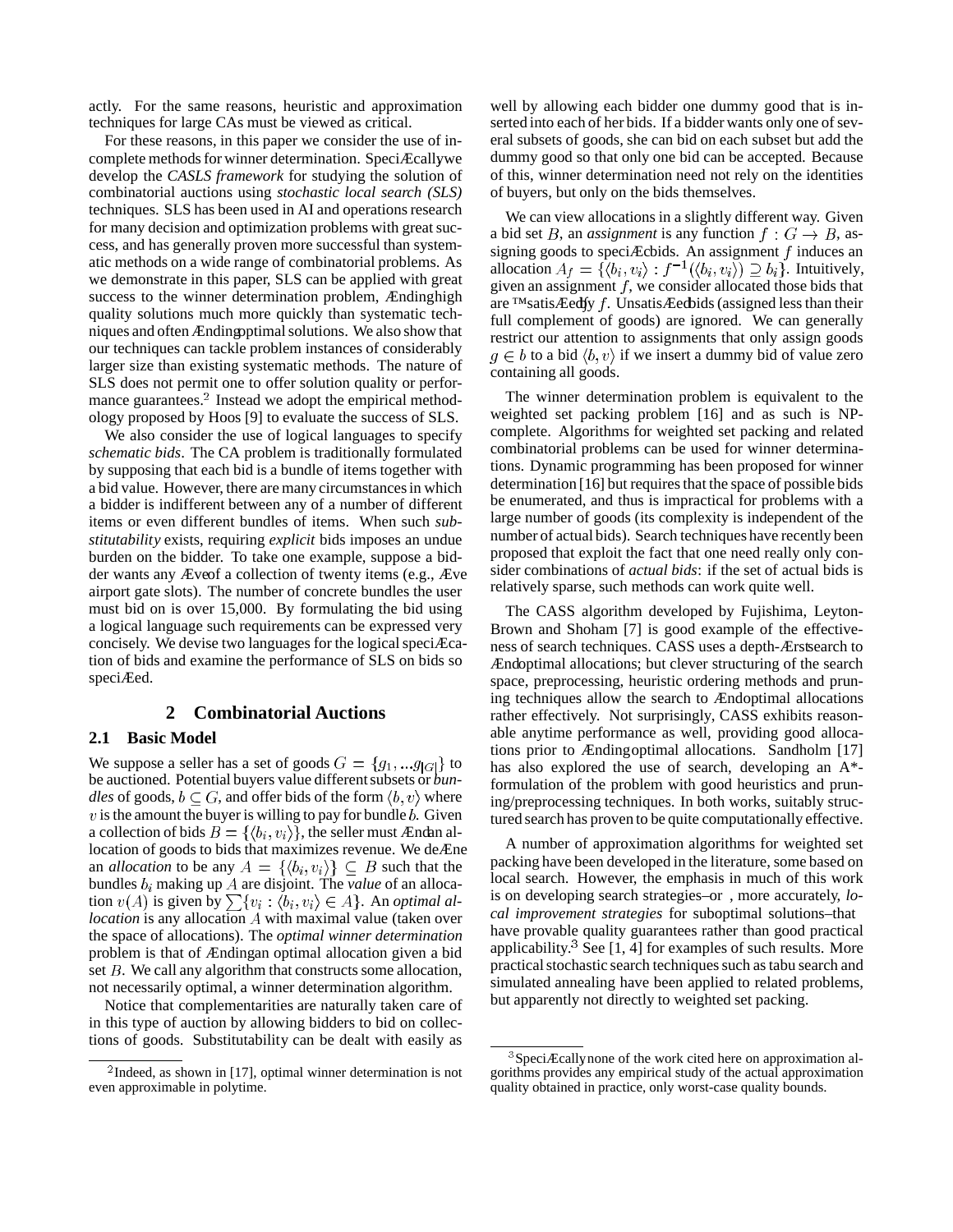#### **2.2 A Language for Schematic Bids**

In many cases buyers will have complex valuations for bundles of goods, reØecting the fact that certain goods or bundles can be substituted for one another. When combined with the natural complementarities captured by CAs, the set of explicit bids a buyer may need to reØecther true utility function may be very large. For example, should she desire either  $g_1$ or  $h_1$ , *and*  $g_2$  or  $h_2$ , *and*  $g_3$  or  $h_3$ , she must formulate eight explicit bids (i.e.,  ${g_1, g_2, g_3}$ , etc.). Complex requirements corresponding to a large number of explicit bids can often be expressed very compactly using a logical language. These bids, for example, can be captured using the logical formula  $(g_1 \vee h_1) \wedge (g_2 \vee h_2) \wedge (g_3 \vee h_3).$ 

To capture the logical structure of a set of bids, we introduce two logical languages for combinatorial bid speciÆcation. Given a set of goods  $G$ , a *clause* over  $G$  is any nonempty subset of  $G$ . Clauses over a set of goods are interpreted ™disjunctively: when a clause is part of a combinatorial bid, it expresses the fact that one (or more) of the goods in the clause is desired. A *clause set* is any (possibly empty) set of clauses over  $G$ . Clause sets are interpreted conjunctively: as part of a bid, a clause set is satisÆedif each of its clauses is satis-Æed. Thus, a clause set expresses the fact that at least one good from each of its clauses is desired. $4$  We can think of a clause set as a logical formula in conjunctive normal form (CNF) involving only positive literals (viewing each good as a logical atom). A *CNF bid* is any clause set f (positive CNF formula) together with an associated valuation  $v$ . Intuitively, such a bid means an agent is willing to pay  $v$  for an allocation of goods that ™satisÆesthe formula. We call the language of CNF bids  $\mathcal{L}_{CA}^{cnf}$ . Formally, we say a CNF bid is *satisÆed*by an assignment  $f: G \rightarrow B$  (of goods to bids) iff  $f^{-1}(c_i) \neq \emptyset$  for each  $c_i \in c$ ; that is, if at least one good  $g \in c_i$  from each clause  $c_i \in c$  has been assigned to  $\langle c, v \rangle$ . The value of an assignment, or the allocation induced by an assignment, given a set of CNF bids is deÆnedas the sum of the bid values of satisÆedbids. Notice that simple bundles bids can be expressed trivially in this language; however, substitutability is expressible far more naturally using this logical language, obviating the need for dummy goods.

In many practical settings, a bidder will desire a subset of a set of ™identical∫goods offered for auction. For instance, a bidder may accept any Æveairport gates from a collection of twenty offered for lease. Expressing bids of this type in CNF can be cumbersome; furthermore, the size of the required set of explicit bids grows factorially with the size of the good collection of interest. For this reason, we consider an extended language,  $\mathcal{L}_{CA}^{k \text{-} of}$ , that allows  $k$ -of *clauses* having the form  $k$ *of*(*S*), where  $k > 0$  and  $S \subset G$  is such that  $|S| \geq k$ . An *extended CNF bid* is any set of clauses or *k-of* clauses. Satisfaction of an extended bid is deÆnedin the obvious way.

## **3 Stochastic Local Search Applied to CAs**

We now sketch a model for applying stochastic local search methods to the winner determination problem. There are several ways SLS techniques can be applied to CAs. Here we focus on the *CASLS* family of algorithms, which searches the space of feasible allocations(nonoverlapping subsets of bids) by selecting in each step a bid which is currently unsatisÆed and modifying the current allocation such that this bid becomes satisÆed. Searching through feasible allocations has the advantage that the search steps can be easily scored, obviating the need to assign scoresto partially-satisÆedbids based on their <sup>™</sup>potential.

Formally, the neighborhood relation for CASLS algorithms is deÆnedas follows:  $a_i$  is reachable from  $a_i$  iff  $a_j$  is determined by adding a new bid b to  $a_i$  and assigning the required goods to  $b$ ; this may entail removing the goods from other bids in  $a_i$ . As a consequence,  $a_j$  is *adjacent* to  $a_i$  iff  $a_j = a_i \cup \{b\} \setminus \{b' \in a_i : b' \cap b \neq \emptyset\}$  for some  $b \notin a_i$ . Thus  $a_i$  will generally consist of some subset of  $a_i$  together with a new bid  $b$ . Note that the adjacency relation is not symmetric (e.g., to return to  $a_i$  from  $a_j$  may require several steps); but any valid (nondominated) allocation  $a$  can be reached from any other in no more than  $|a|$  steps. The neighborhood relation we use is analogous to that used for set packing in [4].

## **3.1 Casanova**

Casanova is a CASLS algorithm that bears a strong resemblance to the Novelty<sup>+</sup> algorithm for SAT de $\angle$ Enedby Hoos [10], one of the best-performing algorithms for solving hard SAT problems known to date (see also the Novelty algorithm of [13]). It is based on scoring each search state using the ™revenu⊕er good of the corresponding allocation. Since each neighbor can be reached by adding a bid (and adjusting), we write  $\mathfrak{so}(b)$  to denote the increase in revenue obtained by adding b. The scoring function  $score(b)$  =  $\frac{sc(b)}{length(b)}$  normalizes the revenue by the number of goods the bid ™consumes∫. During the search process, we deÆnethe *age* of each bid to be the number of steps since that bid was last selected (since initializing the search) to be added to a candidate solution.

Casanova starts with an empty allocation, where all goods assigned to a dummy bid and all real bids are unsatisÆed. Then at each step, with probability *wp* (walk probability), a random unsatisÆedbid is selected; with probability  $1 - wp$ we select a bid ™greedily by ranking all bids according to their score. Then either the highest ranked bid  $b_1$  or the second-highest  $b_2$  is inserted into the solution as follows: if  $age(b_1) > age(b_2)$ , insert  $b_1$ ; otherwise insert  $b_2$  with probability *np* (novelty probability) and  $b_1$  with probability  $1 -$ 

 $1<sup>4</sup>$ If obtaining more than one of these goods increases value, then the bid should be expressed differently. The fact that obtaining multiple items from a set does not *decrease* value can be justiÆedby assuming free disposal. Our algorithms will not assign more than one good to a clause in any case, though our approach could be extended to deal with undesirable items (i.e., ™bads along with goods).

<sup>&</sup>lt;sup>5</sup>Note how this search scheme is analogous to the WalkSAT algorithm family for propositional satisÆability[13], where a currently satisÆedclause is selected and satisÆedin each search step; however, for CA there is no secondary selection involved in choosing how to satisfy a bid (there is only one way), unlike literal selection *within* the clause in WalkSAT.

 ${}^{6}$ Revenue per good is commonly used to measure the quality of a bid in search approaches to CAs.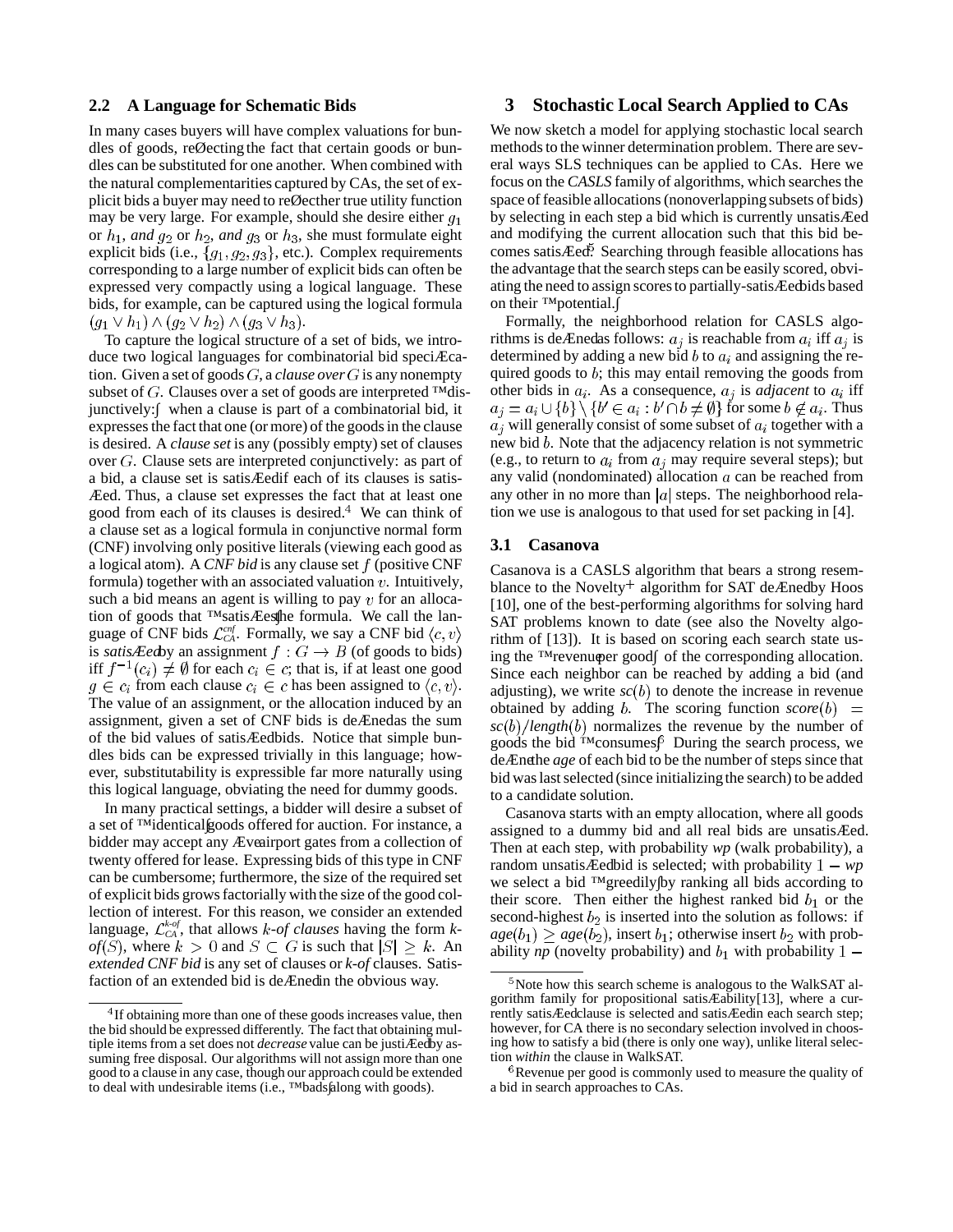*np*. The search proceeds for *maxSteps* steps and is restarted with the empty allocation for a total of *maxTries* independent searches, with the best allocation found at any step of any search reported as the solution. Optionally, we also use a *soft restart strategy*, which reinitializes the search if at least  $\theta_r$  search steps have occurred since the last initialization, but no improvement in revenue has been achieved within the last  $\theta_r/2$  steps.

# **3.2 Explicit Bids: Empirical Evaluation**

We tested Casanova on several random problem distributions, and compared its performance to CASS, the systematic search technique described in [7]. CASS is a complete algorithm which, given enough time, will Ændan optimal solution and prove its optimality. Casanova, like most SLS algorithms, is incomplete. In practice, given enough time, it may Ændoptimal solutions, but it cannot be used to prove the optimality of any solution it Ænds.Both algorithms have useful anytime properties, as they generate and report intermediate solutions. But while CASS is deterministic, Casanova is a highly stochastic algorithm. Therefore, for Casanova, the time to achieve a given solution quality as well as the solution quality obtained after a Æxedcutoff time are random variables. Both aspects have to be taken into consideration when comparing these two algorithms.

Generally, we performed two types of experiments: For large problem instances–those where CASS could not prove optimality of the best solution it found within 60 CPU seconds<sup> $7$ </sup>–we measured the best solution obtained by CASS within the given cutoff time for each problem instance, while for Casanova, we measured a solution quality distribution over 10 runs of the algorithm. The cutoff times were chosen such that the experimental analysis could be conducted on a sufÆcientnumber of instances and in a reasonable amount of time; for bigger problems, we had to allow higher cutoff times to make sure that CASS would at least report the revenue for one candidate solution. For small problem instances, where CASS could prove the optimality of the solutions it found, we measured for each problem instance CASS's time to Ændthe optimal solution. In order to ensure a fair comparison, we did not measure the total running time of CASS, which includes the time needed to ™prove the solution is optimal: we ran CASS to completion to ensure an optimal solution was found, and then determined the time at which the solution was *Ærst*enumerated. For Casanova, we measured the distribution of the run time required to Ændthe optimal solution. These run-time distributions (RTDs) were estimated from 100 runs of the algorithm for each given problem instance.

The CASS implementation we used is highly optimized and relies heavily on caching and pruning techniques. Likewise, Sandholm's bidtree algorithm [17], another systematic algorithm for winner determination, makes use of various preprocessing techniques. Casanova, on the other hand, has not been optimized for speed or memory, and did not have its parameters Æne-tuned.Furthermore, we did not apply any pruning, preprocessing, or caching techniques.

Our test sets were generated according to several problem instance distributions known from the literature [17, 7]. These distributions are: UNI- $p-g-b$ , Sandholm's uniform distribution where each instance comprises  $q$  goods,  $b$  bids, and each bid consists of  $p$  goods; DEC- $p-g-b$ , Sandholm's decay distribution;  $EXP-p-q-b$ , the exponential distribution introduced in [7]; and BIN- $p-g-b$ , the binomial distribution from [7]. Each of our test sets contains either 10 or 100 problem instances drawn from the same distribution, using identical parameter values.

The results for our Ærstseries of experiments, large problem instances with a Æxedcutoff time, are reported in Table 1. For Casanova, we estimated the mean revenue from the distributions measured for each instance, while CASS gives a unique revenue for each instance. We report the median, the 90% percentile, and the 90%/10% percentile ratio as a measure of variation between instances. The variation in revenue over different runs of Casanova on the same instance was generally found to be very small (variation coef-Æcient $<$  0.01). Our results indicate clearly that Casanova gives superior solution quality for most of the test sets (the differences are up to 5.7% in median solution quality and up to 4.8% in the 90% percentile). The only exception is test set EXP-5-100-1000, where CASS gives a median solution quality which is 1.7% better than the mean revenue achieved by Casanova. However, the data suggests as the number of goods increase, Casanova's improvement relative to CASS also increases (see, e.g., the results for UNI-3-100- 1000 and UNI-3-200-2000); in particular, for the larger EXP-5-500-5000 instances, Casanova outperformsCASS. Finally, it should be noted that the variation of solution quality over the individual test sets is generally smaller for Casanova than for CASS; this indicates that Casanova Ændsgood solutions more consistently.

While Table 1 summarizes our results, the underlying analyses we performed are much more detailed. Figure 1 shows a typical scatter plot of the correlation between the (mean) revenue obtained by running CASS vs. Casanova on each instance across a test set (here we illustrate the results for UNI-3-200-10000). The data shows clearly that for almost all instances Casanova Ændsbetter solutions than CASS. Furthermore, the variation in solution quality is signiÆcantlysmaller for Casanova than for CASS. Finally, there is no apparent correlation between the solution quality achieved by the two algorithms, suggesting that there are no differences in the intrinsic hardness of the instances of the test set. We also analyzed the dependence of these results on the cutoff time chosen. Figure 2 shows the revenue for Casanova vs. CASS for a typical instance of test set UNI-3-200-2000. Clearly, Casanova gives consistently better solution quality in this (typical) case, even when basing the comparison on the worst performance observed for Casanova over 10 runs. It should also be noted that for Casanova, the solution quality increases steadily over time, while for CASS, short series of rapid improvements are typically followed by long quiescent phases.

 $^7$ All experiments were performed on a Pentium II 400Mhz with 512KB CPU cache and 128MB RAM, running Linux 2.2.15.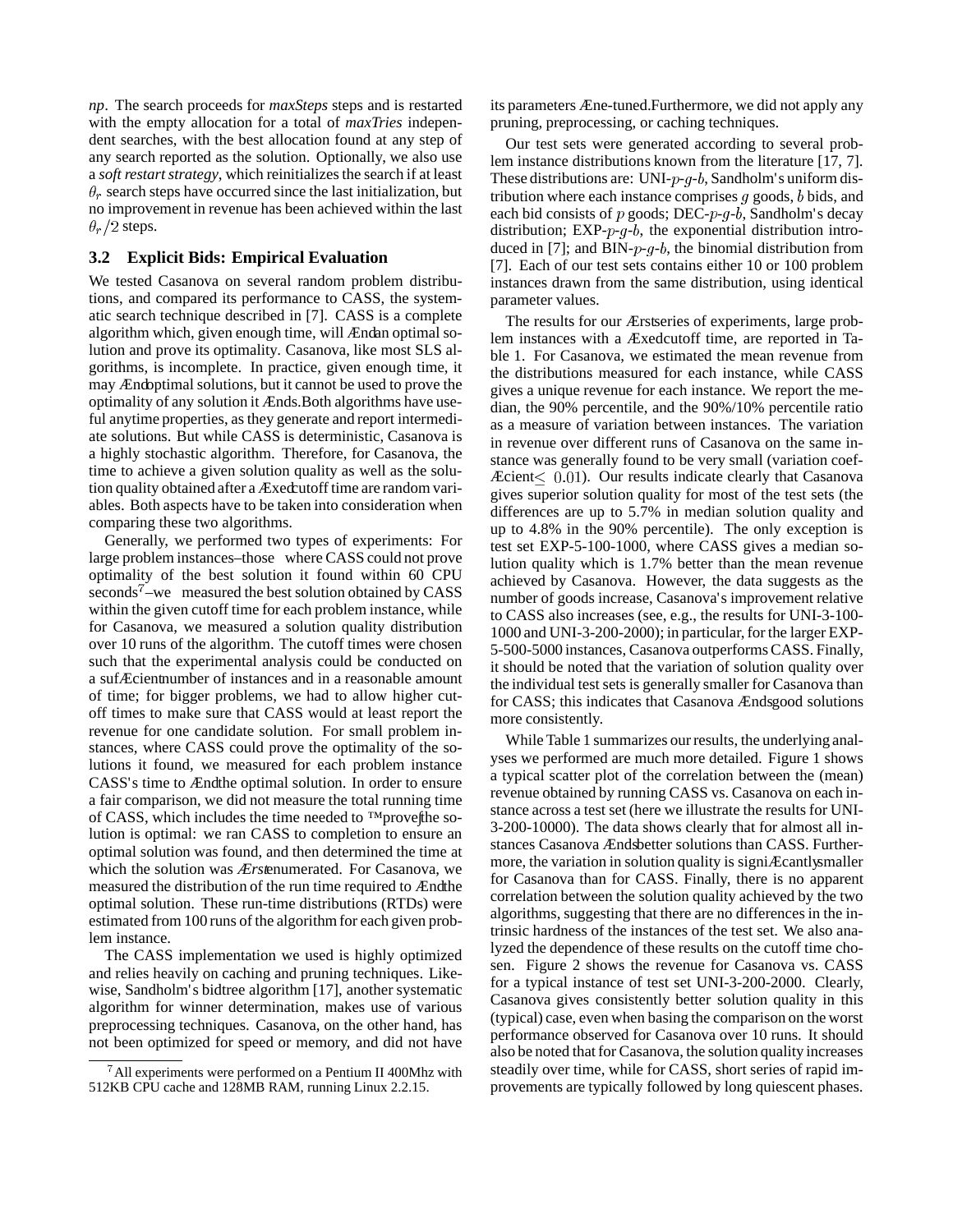| test set          | $#$ inst | cutoff | CASS   |                 |                 |        | np              | wp              | $\theta_r$ |      |      |
|-------------------|----------|--------|--------|-----------------|-----------------|--------|-----------------|-----------------|------------|------|------|
|                   |          |        | median | $Q_\mathrm{90}$ | $Q_{10}/Q_{90}$ | median | $Q_\mathrm{90}$ | $Q_{10}/Q_{90}$ |            |      |      |
| UNI-3-100-1000    | 100      | 10s    | 130396 | 33838           | l.05            | 134216 | 36203           | .03             | U.S        | 0.15 | 士    |
| UNI-3-200-2000    | 100      | 10s    | 252084 | 257643          | 1.04            | 264814 | 267573          | .02             | 0.5        | 0.15 | 士    |
| UNI-3-100-5000    | 100      | 30s    | 142947 | 144015          | 1.02            | 143886 | 144666          | 1.01            | 0.5        | 0.02 | 士    |
| UNI-3-200-10000   | 100      | 60s    | 281413 | 284033          | 1.02            | 286164 | 287632          | 1.01            | 0.5        | 0.02 |      |
| BIN-0.01-500-5000 | 10       | 60s    | 583279 | 594931          | 1.04            | 616708 | 623624          | .04             | 0.1        | 0.01 | 1000 |
| DEC-0.75-500-5000 | 10       | 60s    | 668458 | 678830          | 1.04            | 675198 | 279919          | 1.01            | 0.5        | 0.02 | 1000 |
| $EXP-5-100-1000$  | 10       | 30s    | 35027  | 35658           | 1.03            | 132705 | 134412          | .03             | 0.05       | 0.02 | 1000 |
| EXP-5-500-5000    | 10       | 60s    | 647629 | 650302          | 1.02            | 655329 | 659238          | .02             | 0.05       | 0.02 | 1000 |

Table 1: Regular bids: Comparison of solution quality (revenue) achieved by CASS and Casanova when using the same Æxed cutoff time. We report statistics of the distribution across the test set, the  $Q_x$  are the  $x\%$  percentiles. For Casanova, our analysis is based on the mean solution quality measured over 10 runs for each instance.



Figure 1: Regular bids, test set UNI-3-200-10000: Correlation of (mean) revenue obtained by CASS and Casanova within a Æxedcutoff time of 60 CPU sec. The two lines show ratios of 1 and 1.025 when comparing the revenue obtained by Casanova to that of CASS.

Finally, it can be seen that for Casanova, the variability of the solution quality over multiple runs decreases over time. Together with the fact that the maximal revenue remains constant, this suggests that the best solution found by Casanova (revenue=270075) might be the optimal solution to the problem. Overall, these observations illustrate the superior anytime behavior of the Casanova algorithm.

In our second series of experiments, we compared the time required by Casanova vs. CASS to Ændoptimal solutions. The results are reported in Table 2. For each instance, we measured the time required by CASS to Ændan optimal solution, and estimated the time to obtain the same revenue with Casanova from an RTD constructed from 100 runs. The results indicate clearly that for certain types of problems (particularly UNI $*$ , but also DEC $*$ ), Casanova is dramatically faster than CASS in Ændingoptimal solutions, while for others ( $EXP*$  and  $BIN*$ ) CASS is clearly superior for the small instances tested here. However, it is remarkable that Casanova, although incomplete, Ændsoptimal solutions for all instances tested.



Figure 2: Regular bids, typical instance from test set UNI-3-200-2000: revenue over run time for CASS vs. Casanova. For Casanova, the solid line represents mean revenue and the error bars indicate  $\pm 1$  stddev. The data points above and below the error bars show the min and max revenue found over 10 runs. CASS does not report any revenue before reaching 1.73 CPU seconds.

It should be noted that for systematic search algorithms, like CASS and Sandholm's bidtree procedure, the  $UNI*$  instances are extremely hard [17]. For these, Casanova Ænds optimal solutions between one and three orders of magnitude faster than CASS.<sup>8</sup> Furthermore, our results clearly indicate that Casanova's search time increases with problem size at a signiÆcantlylower rate than CASS's.

As we did with the larger instances when using Æxedcutoff times, we studied the correlation between the performance of CASS and Casanova. Figure 3 shows a typical result; each point corresponds to the data obtained for one instance from the UNI-3-100-100 test set. Clearly, the mean run time required by Casanova to Ændan optimal solution is generally much lower than for CASS, typically by about a factor of

<sup>&</sup>lt;sup>8</sup>Comparing the results reported here for CASS with those for bidtree from  $[17]$  strongly suggests that for the instance distributions tested here, CASS is up to one order of magnitude faster in Ænding optimal solutions.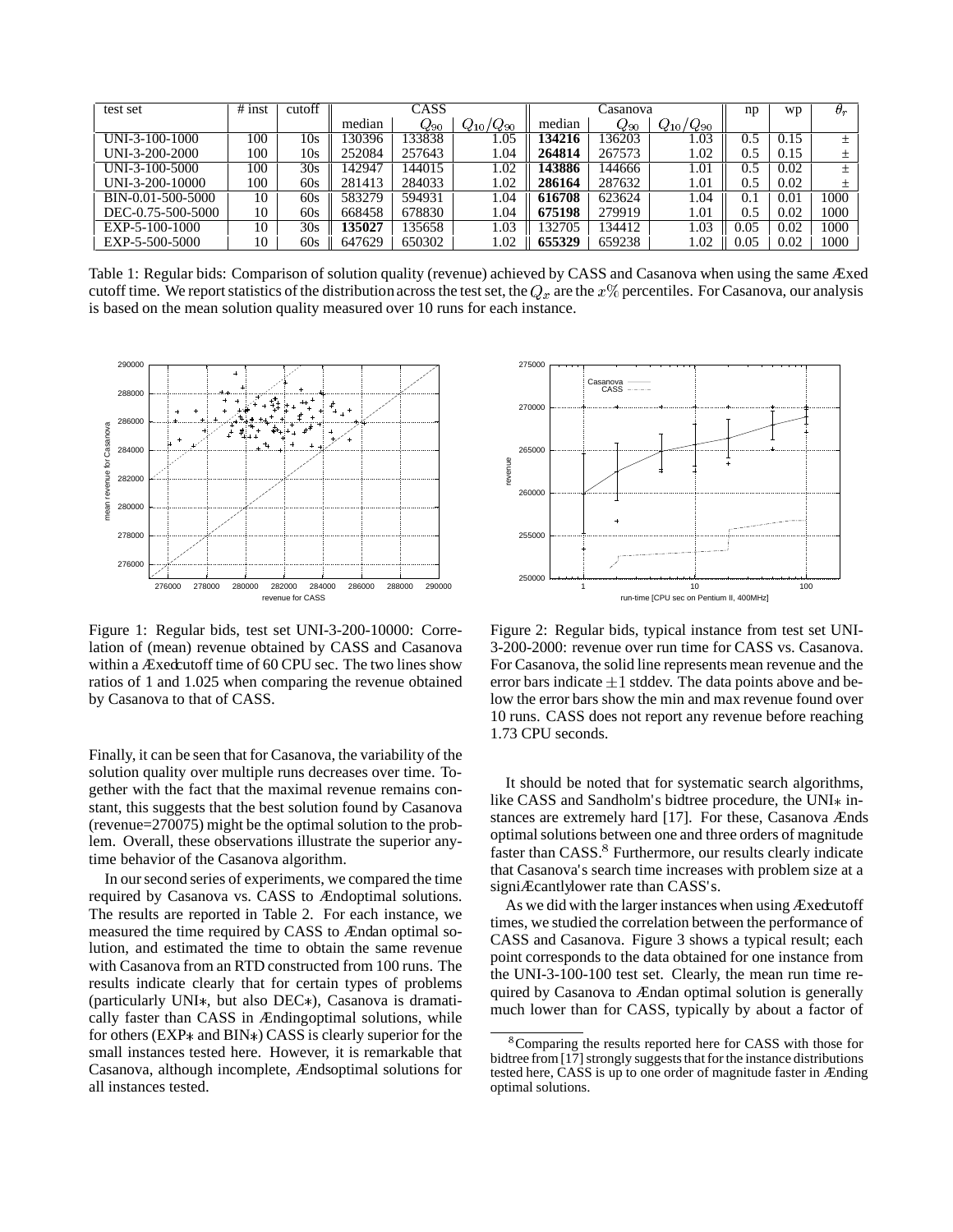| test set         | $#$ inst | CASS   |          |                 |        | np              | wp                            | $\theta_r$ |      |        |
|------------------|----------|--------|----------|-----------------|--------|-----------------|-------------------------------|------------|------|--------|
|                  |          | median | $Q_{90}$ | $Q_{10}/Q_{90}$ | median | $Q_\mathrm{90}$ | $\sqrt{Q_{90}}$<br>$Q_{10}$ / |            |      |        |
| $UNI-3-50-50$    | 100      | 0.058  | 0.125    | 9.09            | 0.0092 | 0.029           | 7.61                          | 0.5        | 0.15 | $+$    |
| UNI-3-75-75      | 100      | 2.211  | 6.222    | 10.91           | 0.030  | 0.197           | 24.99                         | 0.5        | 0.15 | $^{+}$ |
| UNI-3-100-100    | 100      | 96.41  | 446.50   | 27.17           | 0.136  | 0.964           | 36.24                         | 0.5        | 0.15 | 土      |
| $UNI-3-50-100$   | 100      | 0.487  | 1.40     | 15.20           | 0.091  | 0.543           | 21.29                         | 0.5        | 0.15 | $+$    |
| $UNI-3-75-150$   | 100      | 125.76 | 409.95   | 17.24           | 1.078  | 3.974           | 25.59                         | 0.5        | 0.15 | 士      |
| UNI-3-20-2000    | 100      | 33.99  | 140.55   | 462.86          | 1.725  | 5.160           | 6.911                         | U.S        |      | $^{+}$ |
| UNI-10-200-200   | 100      | 147.99 | 308.92   | 15.72           | 1.677  | 6.051           | 10.54                         | 0.5        | 0.15 | 士      |
| BIN-0.2-20-500   | 100      | 0.051  | 0.066    | 1.48            | 7.980  | 31.447          | 11.08                         | 0.2        | 0.02 | $+$    |
| DEC-0.75-200-200 | 10       | 252.82 | 1061.04  | 44.62           | 6.236  | 632.35          | 800.747                       | 0.5        | 0.02 | $^{+}$ |
| EXP-5-20-500     | 100      | 0.0282 | 0.0315   | 1.21            | 0.852  | 8.689           | 749.01                        | 0.5        | 0.05 | $^+$   |

Table 2: Regular bids: Comparison of time (in CPU seconds) required by CASS and Casanova for Ændingoptimal solutions. We report statistics of the distribution across the test set, the  $Q_x$  are the  $x\%$  percentiles. For Casanova, the performance measure is the mean time for Ændingan optimal solution.



Figure 3: Regular bids, test set UNI-3-100-100: Correlation of CPU time (in CPU seconds) required by CASS and Casanova for Ændingoptimal solutions. The two lines show factors of 1 and 1000 between the solution time for CASS and Casanova.

1000; in fact, Casanova's mean solution time is better than CASS's in *all* instances in this test set. Again, there is no evidence of signiÆcantcorrelation between the performance of the two algorithms, suggesting that the features which render instances of this test set difÆcultfor either of these algorithms are different and independent.

For Casanova, we are interested not only in the distribution of mean search cost within each test set, but also in the variation between multiple runs on a single instance. We therefore measured RTDs for all individual instances of each test set and characterized these by Ættingfunctional models to the empirical data, using the methodology developed by Hoos and Stutzle [9]. Figure 4 shows a rather typical example of the RTDs for Casanova and CASS (the latter of which is a step function due to the deterministic nature of the algorithm) for an instance from test set UNI-3-100-100. Clearly, Casanova is not only superior to CASS when comparing the mean solution time, but also when comparing higher percentiles of the RTDs. Surprisingly, we found that for all in-



Figure 4: Regular bids, typical instance from test set UNI-3-100-100: Empirical RTDs for Ændingthe optimal solution using Casanova vs. CASS, based on 100 runs for Casanova, one deterministic run for CASS.

stances we checked (except for some extremely easy ones, where the data is too discrete due to the limited precision of CPU timing) the RTDs for Casanova could be successfully approximated with exponential distributions.<sup>9</sup> Based on this characterization we can conclude that with a probability of about  $0.63$  Casanova's actual search cost will be smaller than the mean solution time reported here.

#### **3.3 Schematic Bids: Empirical Evaluation**

To compare CASS and Casanova on schematic bids, we generated schematic bids randomly and then converted the schematic bids into a set of explicit bids on which the algorithms were run. Thus, a CNF bid  $b$  with  $c$  clauses and  $d$ 

<sup>&</sup>lt;sup>9</sup>These approximations were obtained by Ættingthe empirical RTD-data with the cdf of an exponential distribution and validated using the  $\chi^2$ -test, a standard statistical test.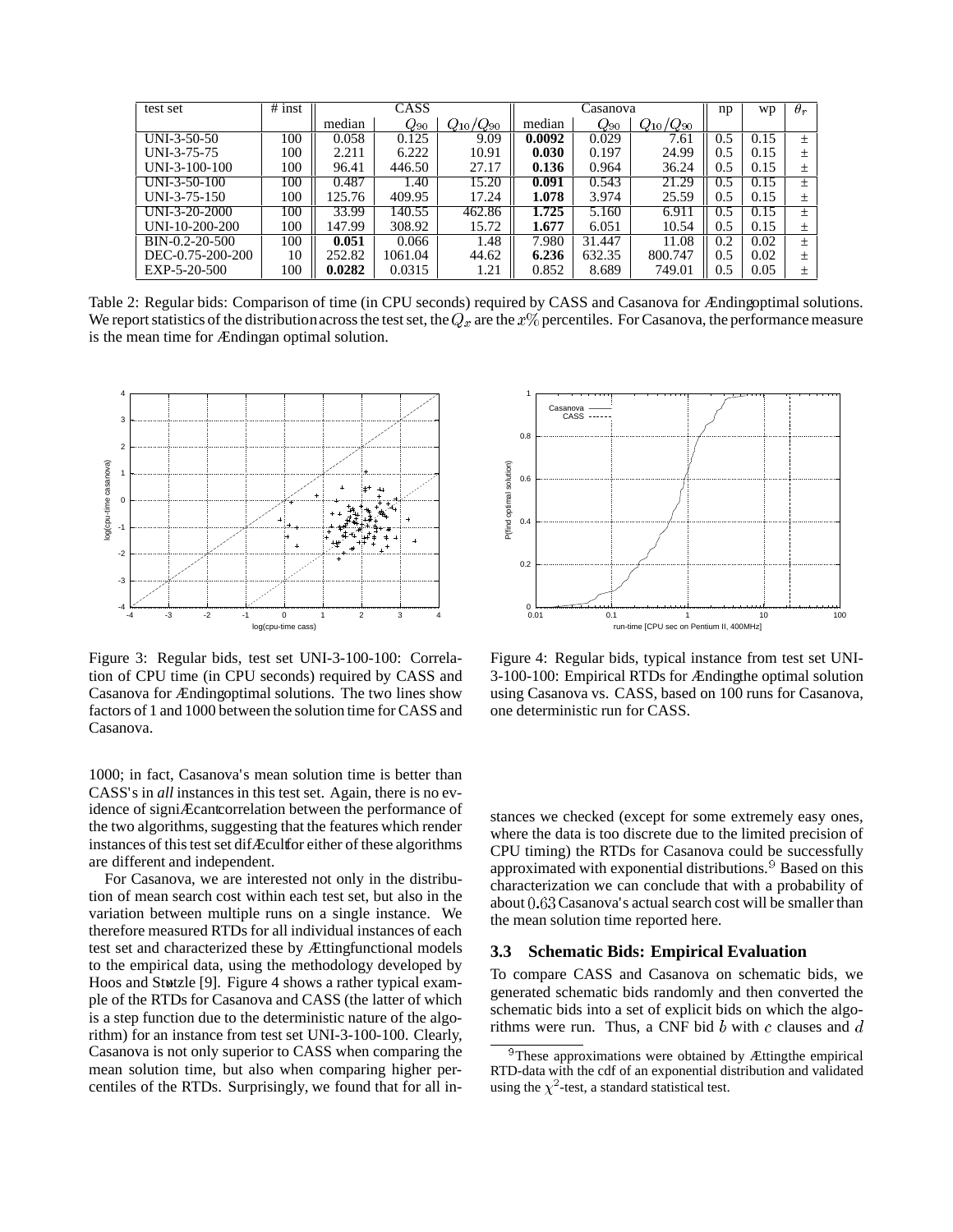disjuncts per clause, for example, would generate  $d^c$  explicit bids, corresponding to the selection of one good from each clause. Each explicit bid generated from a CNF bid  $b$  also includes a dummy good  $q_b$  that prevents more than one explicit bid from being satisÆed. Thus each explicit bid will have  $c+1$  goods. Note that the number of explicit bids is exponential in the size of the CNF bid (and has a factorial component for *k-of* bids). This restricts the number of schematic bids we can handle. For CNF bids, we use two problem distributions. The CUNI- $c$ - $d$ - $b$ - $g$  problem distribution involves q goods and b bids, each bid consisting of c clauses with  $d$ disjuncts each. The CPOIS- $m - n - b - q$  distribution generates bids where the number of clauses, and number of disjuncts in each clause, are generated using a Poisson distribution (with means m and n, respectively). <sup>10</sup> Thus the bids are variable length; but unlike the EXP-distribution, we do not have a mode at 1 (we expect the Poisson to be a more realistic model of bidding behavior). For *k-of* bids, we conducted preliminary experiments on a version of the CUNI\* bids, where each CNF clause was turned into a *k-of* clause. These problem distributions are denoted KUNI- $c$ - $d$ - $k$ - $b$ - $g$ .

We performed two experimental series analogous to those for explicit bids described above. The results are reported in Tables 3 and 4. For the CUNI\* test sets, Casanova achieved between 15% and 35% more revenue than CASS for an identical cutoff time, with a clear trend for this difference in performance to increase with problem size. Casanova's performance for the CPOIS\* test sets is equally impressive. For the second series of experiments, the problem size was restricted by the time required by CASS to Ændoptimal solutions and prove optimality.<sup>11</sup> Our results show that the CUNI\* instances–which are solved by Casanova in less than one CPU second–are extremely hard for CASS, which requires a median time of more than 10 CPU minutes. For the CPOIS $*$  as well as for the KUNI $*$  instances we observe a similar advantage of Casanova over CASS. Generally, the variation of search cost across the test sets is signiÆcantly lower for Casanova than for CASS, indicating a more robust performance.

# **3.4 Interpretation**

Casanova outperforms CASS on large problem instances with Æxedcutoff times (over various distributions); and on smaller instances, though incomplete, Casanova generally Ændsoptimal solutions. On uniform problems, Casanova Ændsoptimal solutions much faster than CASS. For other problem types, such as the one based on exponential bidlength distributions introduced in [7], the improvement shown by Casanova is less signiÆcant,and for smaller problem instances, CASS clearly has an advantage. These performance differences seem to be explained by the distribution of bid lengths and prices. While the UNI $*$  instances have no variation in bid length and relatively low variation of prices, the  $EXP*$  instances are characterised by an extreme variation in both bid length and prices. We found that the variation coefÆcientof bid prices from all distributions is correlated with the performance difference: increased efÆciency of Casanova is observed for lower values of the variation coefÆcient.This observation is conÆrmedby the results we obtained for the CNF instances, which are characterised by a low variation in bid prices and clusters of bids with identical price–here Casanova outperforms CASS signiÆcantly. This fact is likely to be of great practical import: large allocation problemswill often be characterized by large numbers of bids with identical prices (corresponding to large-scale substitution effects) and many prices with reasonably low variability.

The experimental results presented here also indicate that Casanova's performance improves relative to CASS's with growing problem size. This suggests that the preprocessing and pruning techniques which are crucial for the ef-Æciencyof the systematic search algorithms are more adversely affected by growing problem size than the stochastic local search heuristics used by Casanova. Overall, our results suggest that for solving large problem instances with several hundred goods and thousands of bids, SLS algorithms like Casanova offers considerable advantages over current systematic search procedures. Finally, SLS algorithms like Casanova offer another important advantage over deterministic systematic search methods in that they can be parallelized easily with signiÆcantspeedup (given the approximately exponentially-distributed running time).

# **4 Concluding Remarks**

We have developed the CASLS framework for applying stochastic local search to combinatorial auction winner determination and have demonstrated the effectiveness of Casanova, a speciÆcinstantiation of this model. While the initial results presented here are very encouraging, we believe that CASLS offers hope for much better performance– through both the solution of larger problem instances and the provision of better anytime behavior–than demonstrated here. We have investigated only one, relatively straightforward SLS method in this paper, and have done very little parameter tuning. Our future investigations will include the examination of better scoring functions, different problem distributions and the use of more sophisticated SLS techniques. In particular, Iterated Local Search algorithms [12] appears to hold signiÆcantpromise.

We also intend to explore techniques for solving problems involving schematic bids without explicit conversion to explicit form. To do this we will exploit the strong analogy between CAs with schematic bids and propositional satisÆability problems. This holds promise for signiÆcantlyextending the scope and scale of problems that can be effectively dealt with. We are also currently investigating new classes of bidding languages which offer natural ways of expressing common utility functions, at the same time offering structure that can be exploited computationally.

Finally, we hope to extend our approach to deal with more

<sup>&</sup>lt;sup>10</sup> SpeciÆcally the number of clauses  $c \sim 1 + Pois(m)$  to ensure a positive  $c$ ; similarly for the number of goods per clause.

<sup>&</sup>lt;sup>11</sup> Again, we emphasize that we compare to the time required by CASS to *Ænd*the optimal solution, not to run to completion and prove optimality.